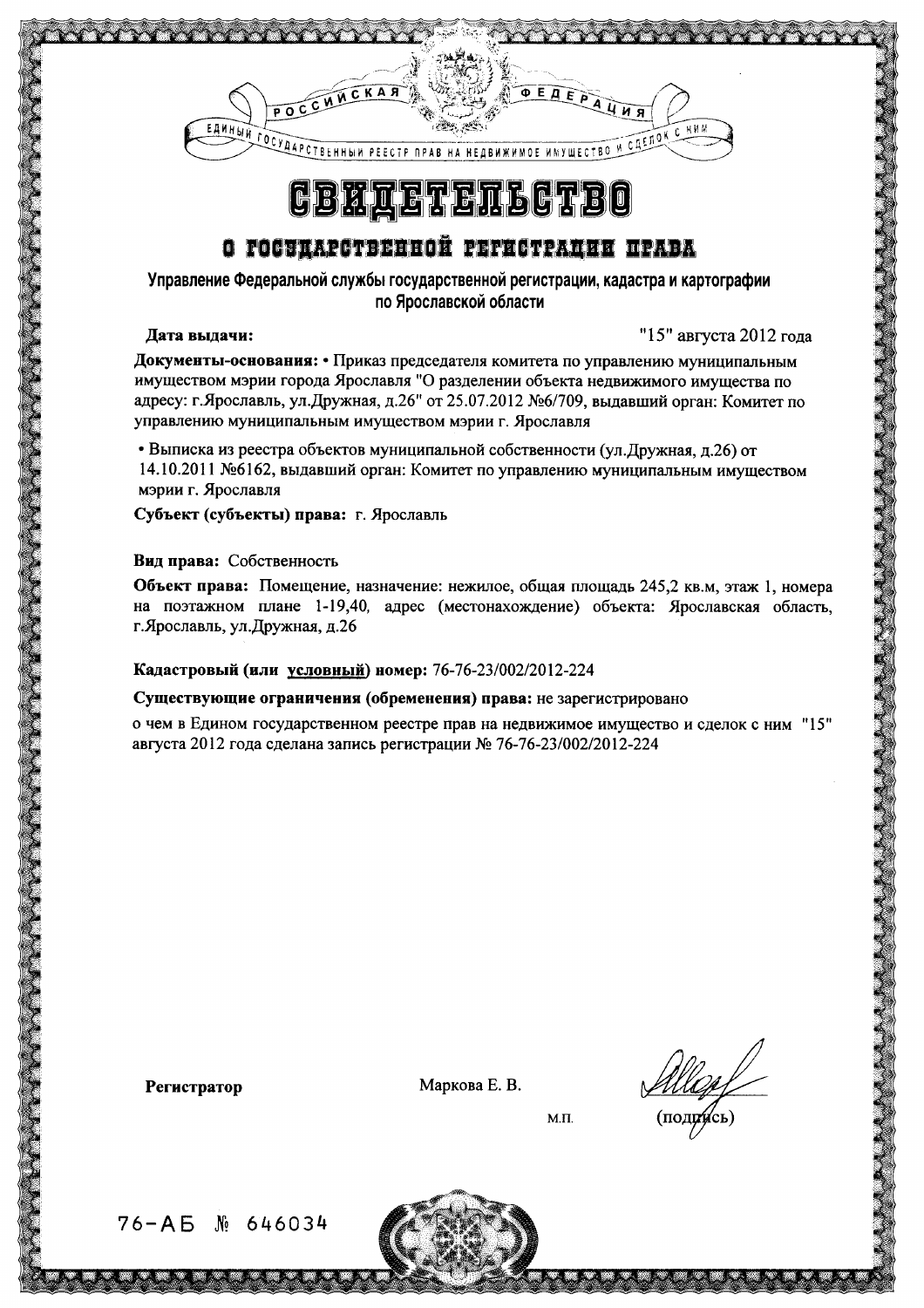

# ПРИКАЗ

### председателя комитета по управлению муниципальным имуществом мэрии города Ярославля

 $N_2 6709$ 

 $\sqrt{25}$   $\frac{25}{1}$  2012

О разделении объекта недвижимого имущества по адресу: г. Ярославль, ул. Дружная, д.26

На основании материалов технической инвентаризации от 16.01.2007г. объекта недвижимости, расположенного по адресу: г. Ярославль, ул. Дружная, д.26 литер А: ПРИКАЗЫВАЮ:

1. Разделить объект недвижимого имущества, зарегистрированный как нежилые помещения общей площадью 948 кв.м, этаж 1,2, номера на поэтажном плане 1 этаж №№ 1-36, 40; 2 этаж №№ 12-27, расположенные по адресу: г.Ярославль, ул.Дружная, д.26, согласно свидетельства о государственной регистрации права на:

- нежилые помещения первого этажа №№ 1-19, 40 общей площадью 245.2 кв.м;

- нежилые помещения первого этажа №№ 22, 23, 34 общей площадью 104,7 кв.м;

- нежилые помещения первого этажа  $N_2N_2$  20, 21, 24-33, 35, 36 общей плошалью 448.0 кв.м:

- нежилые помещения второго этажа №№ 12-27 общей площадью 144,1 кв.м.

2. Отделу регистрации недвижимости выполнить работу, связанную с разделением объекта недвижимого имущества в срок до 17.08.2012г.

3. Отделу управления имуществом внести изменения в реестр объектов муниципальной собственности в соответствии с п.1 настоящего приказа в срок до 22.08.2012г.

4. Контроль за выполнением настоящего приказа возложить на начальника отдела регистрации недвижимости.

Председатель комитета

В.А.Ушков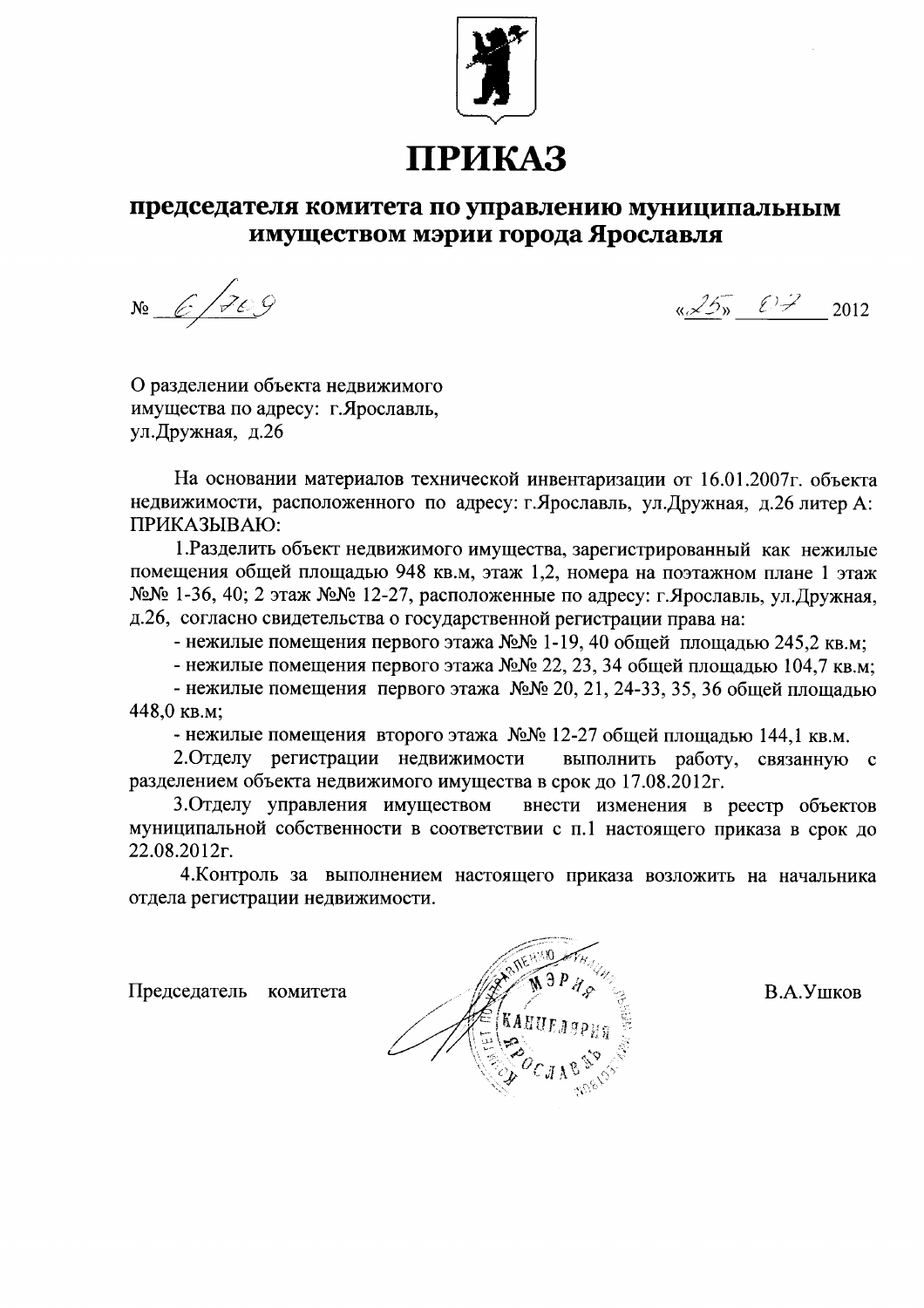# КАДАСТРОВЫЙ ПАСПОРТ<br>ПОМЕЩЕНИЯ

|                                                                                |                                                           | Лист № 1, всего листов<br>$\overline{c}$ |
|--------------------------------------------------------------------------------|-----------------------------------------------------------|------------------------------------------|
| Дата<br>18.06.2012                                                             |                                                           |                                          |
| Кадастровый номер                                                              |                                                           |                                          |
|                                                                                | Инвентарный номер (ранее присвоенный учетный номер) 13979 |                                          |
|                                                                                |                                                           |                                          |
| 1. Описание объекта недвижимого имущества                                      |                                                           |                                          |
| 1.1. Кадастровый номер здания (сооружения), в котором расположено помещение    |                                                           |                                          |
|                                                                                |                                                           |                                          |
| 1.2. Этаж (этажи), на котором расположено помещение                            |                                                           |                                          |
| 1.3. Общая площадь помещения                                                   | 245,2кв. м                                                |                                          |
| 1.4. Адрес (местоположение):                                                   |                                                           |                                          |
| Субъект Российской Федерации                                                   | Ярославская область                                       |                                          |
| Район                                                                          |                                                           |                                          |
| Муниципальное образование                                                      | тип                                                       | городской округ                          |
|                                                                                | наименование                                              | город Ярославль                          |
| Населенный пункт                                                               | тип                                                       | город                                    |
|                                                                                | наименование                                              | Ярославль                                |
| Улица (проспект, переулок и т.д.)                                              | ТИП                                                       | улица                                    |
|                                                                                | наименование                                              | Дружная                                  |
| Номер дома                                                                     | 26                                                        |                                          |
| Номер корпуса                                                                  |                                                           |                                          |
| Номер строения                                                                 |                                                           |                                          |
| Литера                                                                         | A                                                         |                                          |
| Номер помещения (квартиры)<br>Иное описание местоположения                     |                                                           |                                          |
|                                                                                |                                                           |                                          |
| 1.5. Назначение помещения<br>нежилое                                           | (жилое, нежилое)                                          |                                          |
| 1.6. Вид жилого помещения                                                      | в многоквартирном доме                                    |                                          |
|                                                                                |                                                           | (комната, квартира)                      |
| 1.7. Кадастровый номер квартиры, в которой расположена комната                 |                                                           |                                          |
|                                                                                |                                                           |                                          |
| 1.8. Номер помещения на поэтажном плане<br>Пом. 1 этажа: 1-19,40               |                                                           |                                          |
| 1.9. Предыдущие кадастровые (условные) номера объекта недвижимого имущества:   |                                                           |                                          |
| 76-76-23/019/2011-351                                                          |                                                           |                                          |
| 1.10. Примечание: Дата инвентаризации: 16.01.2007                              |                                                           |                                          |
|                                                                                |                                                           |                                          |
| 1952<br>Год постройки                                                          |                                                           |                                          |
| Сведения о наличии перепланировок:<br>не выявлено                              |                                                           |                                          |
|                                                                                |                                                           |                                          |
| Сведения о наличии запрещений или арестов:<br>сведения отсутствуют             |                                                           |                                          |
| Сведения об ограничениях (обременениях) права:<br>сведения отсутствуют         |                                                           |                                          |
|                                                                                |                                                           |                                          |
| Принадлежность здания к памятникам архитектуры, истории, культуры: Не является |                                                           |                                          |
| Сведения о собственниках объекта на 01.02.1998;                                |                                                           |                                          |
|                                                                                |                                                           |                                          |
| Ярославский филиал "ФГУП Ростехинвентаризация - Федеральное БТИ"<br>1.11.      |                                                           |                                          |
|                                                                                |                                                           |                                          |
| Свидетельство об аккредитации РН - 1 № 000408 от 26.10.2007                    |                                                           |                                          |
| Зам начальника производственного                                               |                                                           |                                          |
| отдела                                                                         |                                                           | С.Л Ситкина                              |
| (полное наименование должности)                                                | M <sub>II</sub><br>(подпись)                              | (инициалы, фамилия)                      |
|                                                                                |                                                           |                                          |